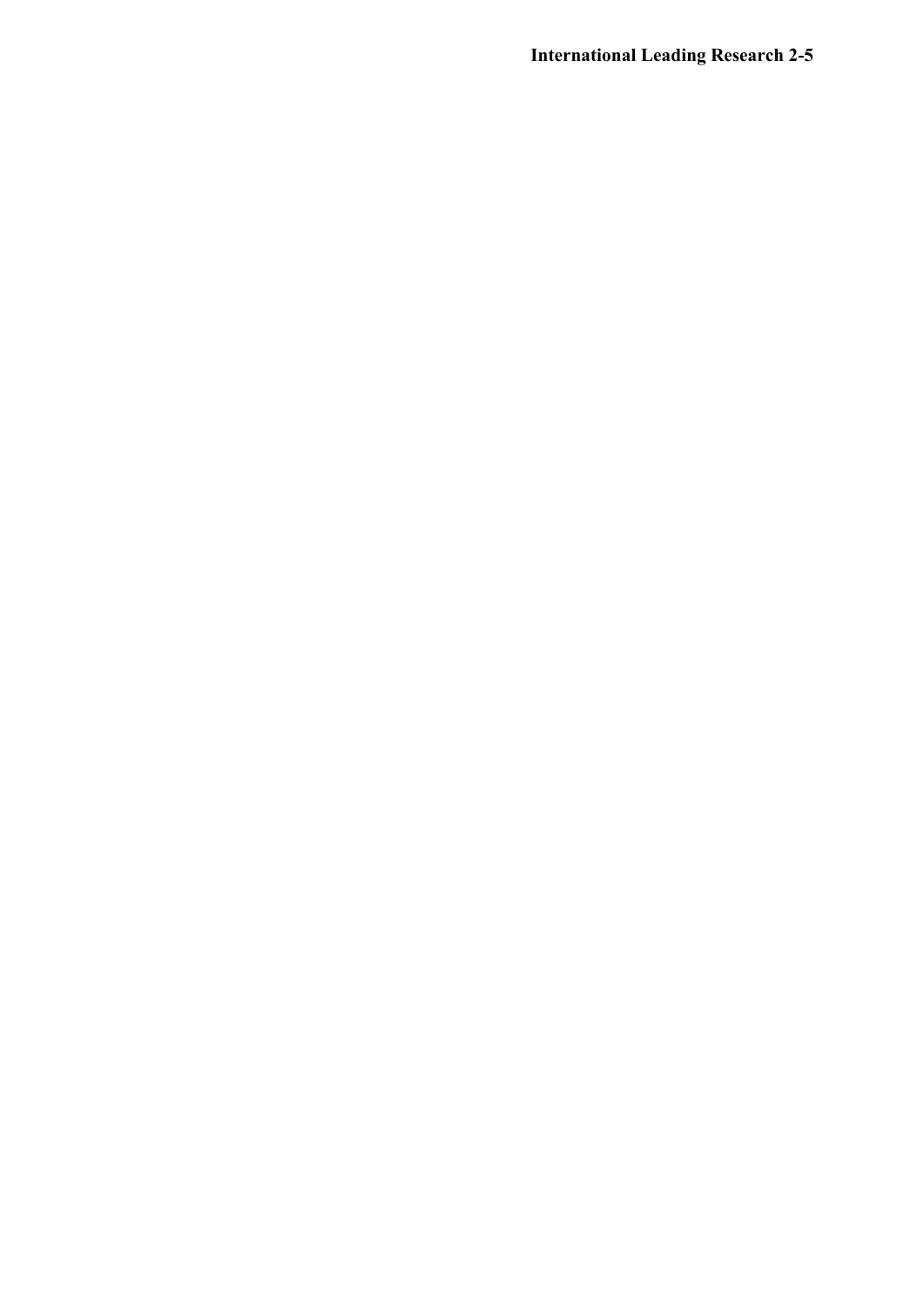## **Research Plan (no more than 5 pages)**

Please describe the contents of the research plan incorporating the following points. You may switch the order of items and/or the order of descriptions in each item if necessary.

- ・Background of the proposed research including the circumstances leading to this research proposal, global research trends related to the proposed research, and the positioning of the research within the relevant domain or field.
- ・Research objectives and methodologies.
- ・"Key research questions or issues" at the core of the research plan, and the originality and creativity of the research.
- ・Details of the applicants' ability to conduct the research, the research environment, and the state of preparation toward implementing the research project.